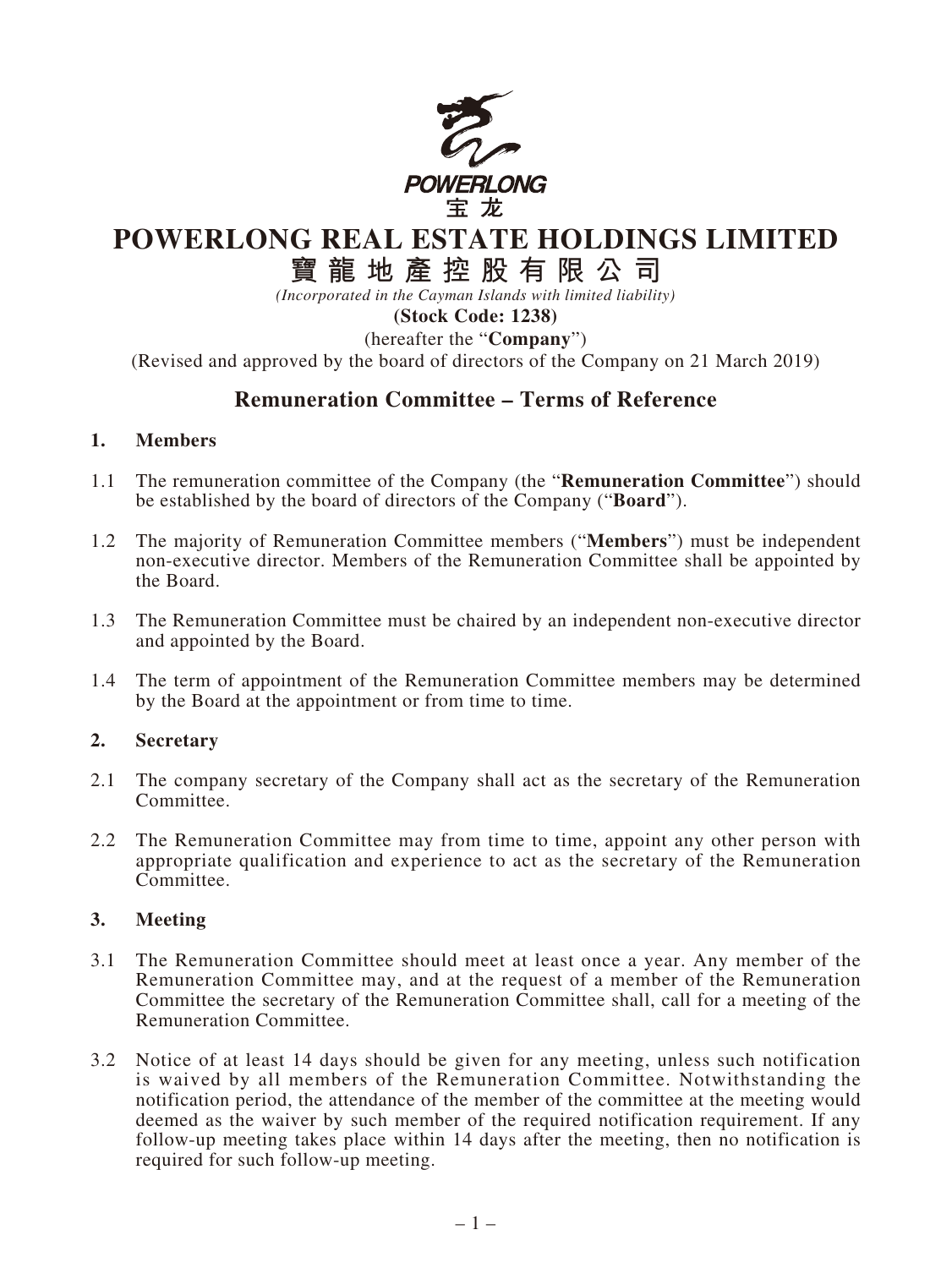- 3.3 The quorum necessary for the transaction of business of the Remuneration Committee shall be two members of the Remuneration Committee, one of whom must be an independent non-executive director.
- 3.4 A meeting of the Remuneration Committee may be attended in person or via electronic means including telephone or video conferencing provided that all participants are thereby able to communicate contemporaneously by voice with all other participants and participation in a meeting pursuant to this provision shall constitute presence in person at such meeting.
- 3.5 Resolutions of the Remuneration Committee shall be passed by more than half of the members.
- 3.6 A resolution passed and signed by all members of the Remuneration Committee is valid, and the validity is the same as any resolution passed at the meeting held.
- 3.7 Full minutes of Remuneration Committee meeting should be kept by a duly appointed secretary of the Remuneration Committee and be available for review by the directors. Draft and final versions of minutes of the meeting should be sent to all committee members for their comment and records, within a reasonable time after the meeting.

# **4. Meeting attendance**

- 4.1 Upon invitation from the Remuneration Committee, the chairman of the Board and/or the general manager or the chief executive officer of the Company and/or its subsidiaries, external advisors and the other persons can be invited to attend all or part of any meeting.
- 4.2 Only the members of Remuneration Committee can vote in a meeting of the Remuneration Committee.

# **5. Annual General Meeting**

5.1 The chairman of the Remuneration Committee or (if absent) the other member(s) of the Remuneration Committee (must be an independent non-executive director) should attend the annual general meetings of the Company to handle the shareholders' enquiry on the activities and responsibilities related to the Remuneration Committee at such meetings.

#### **6. Duties and Powers**

The Remuneration Committee shall have the following duties and powers:

- 6.1 to make recommendations to the Board on the Company's policy and structure for all directors' and senior management remuneration and on the establishment of a formal and transparent procedure for developing remuneration policy;
- 6.2 to review and approve the management's remuneration proposals with reference to the Board's corporate goals and objectives;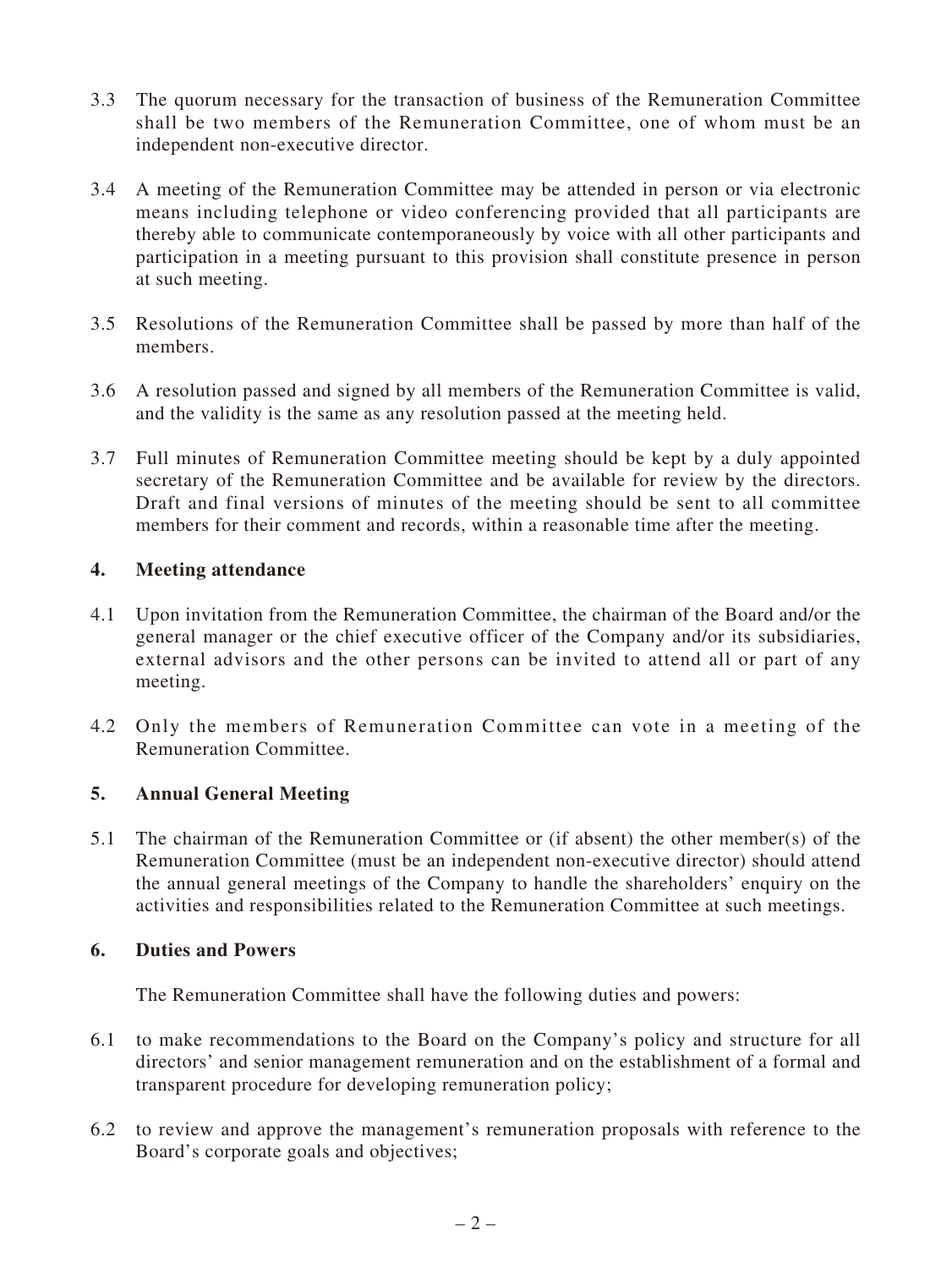- 6.3 either: (i) to determine, with delegated responsibility, the remuneration packages of individual executive directors and senior management; or (ii) to make recommendations to the Board on the remuneration packages of individual executive directors and senior management. This should include benefits in kind, pension rights and compensation payments, including any compensation payable for loss or termination of their office or appointment;
- 6.4 to make recommendations to the Board on the remuneration of non-executive directors;
- 6.5 to consider salaries paid by comparable companies, time commitment and responsibilities and employment conditions elsewhere in the group;
- 6.6 to review and approve the compensation payable to executive directors and senior management for any loss or termination of office or appointment to ensure that it is consistent with contractual terms and is otherwise fair and not excessive;
- 6.7 to review and approve compensation arrangements relating to dismissal or removal of directors for misconduct to ensure that they are consistent with contractual terms and are otherwise reasonable and appropriate; and
- 6.8 to ensure that no director or any of his associates is involved in deciding his own remuneration.

### **7. Declaration responsibility**

7.1 The Remuneration Committee shall report to the Board every time after any meeting of the Remuneration Committee.

# **8. Authority**

- 8.1 The Remuneration Committee should consult the chairman of the Board and/or the chief executive of the Company about their remuneration proposals for other executive directors.
- 8.2 The Remuneration Committee is authorized to request the senior management of the Company to provide any required information relating to the performance of its duties.
- 8.3 The Remuneration Committee should have access to independent professional advice at the expense of the Company if necessary. The independent professional advice can be sought via the financial controller or the company secretary of the Company.